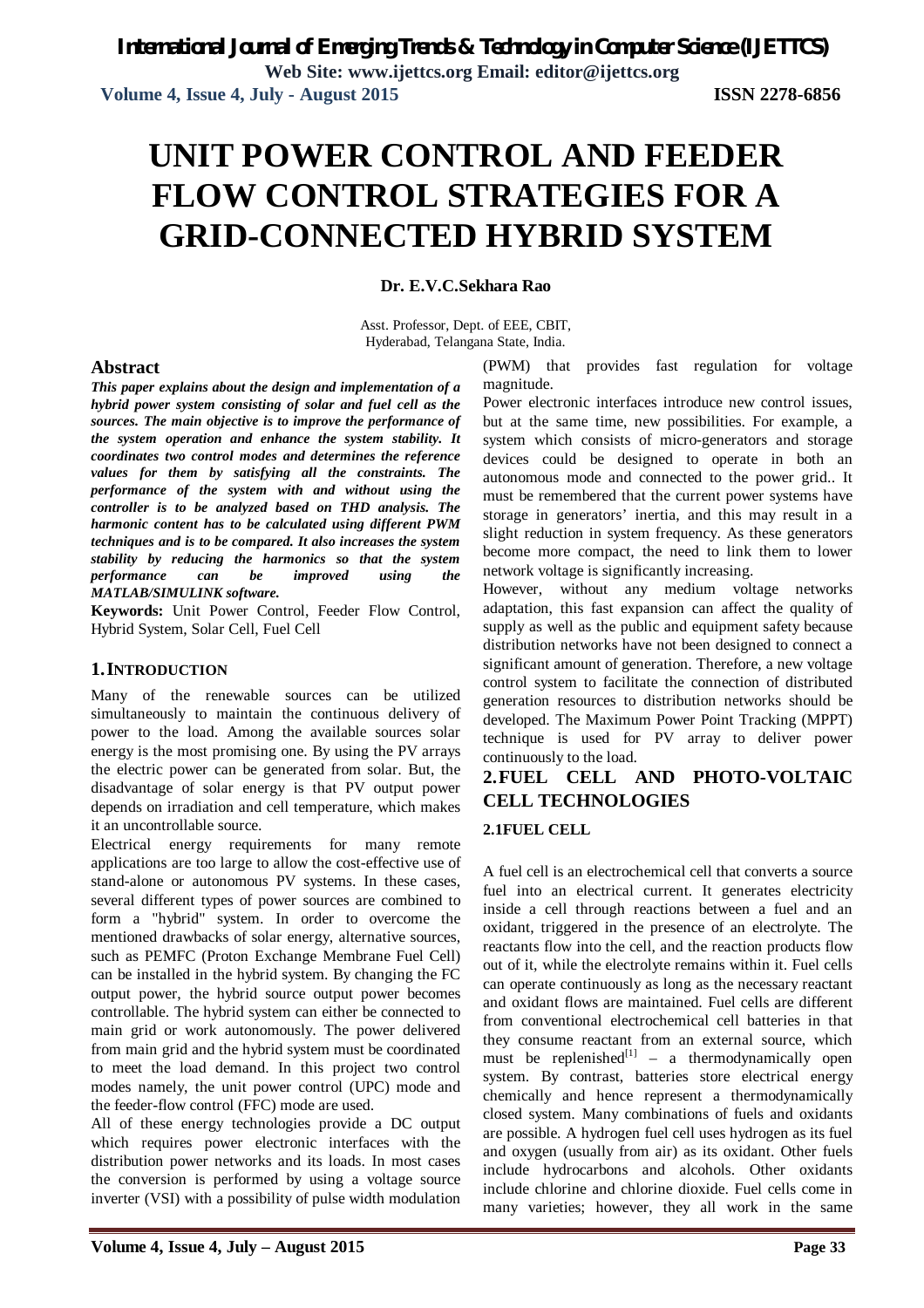#### **Volume 4, Issue 4, July - August 2015 ISSN 2278-6856**

general manner. They are made up of three segments which are sandwiched together: the anode, the electrolyte, and the cathode. Two chemical reactions occur at the interfaces of the three different segments. The net result of the two reactions is that fuel is consumed, water or carbon dioxide is created, and an electrical current is created, which can be used to power electrical devices, normally referred to as the load. At the anode a catalyst oxidizes the fuel, usually hydrogen, turning the fuel into a positively charged ion and a negatively charged electron. The electrolyte is a substance specifically designed so ions can pass through it, but the electrons cannot. The freed electrons travel through a wire creating the electrical current. The ions travel through the electrolyte to the cathode. Once reaching the cathode, the ions are reunited with the electrons and the two react with a third chemical, usually oxygen, to create water or carbon dioxide. In the archetypal hydrogen–oxygen proton exchange membrane fuel cell (PEMFC) design, a proton-conducting polymer membrane, (the electrolyte), separates the anode and cathode sides. This was called a "solid polymer electrolyte fuel cell" (SPEFC) in the early 1970s, before the proton exchange mechanism was well-understood. (Notice that "polymer electrolyte membrane" and "proton exchange mechanism" result in the same acronym.) On the anode side, hydrogen diffuses to the anode catalyst where it later dissociates into protons and electrons. These protons often react with oxidants causing them to become what is commonly referred to as multi-facilitated proton membranes. The protons are conducted through the membrane to the cathode, but the electrons are forced to travel in an external circuit (supplying power) because the membrane is electrically insulating. On the cathode catalyst, oxygen molecules react with the electrons (which have traveled through the external circuit) and protons to form water . The materials used in fuel cells differ by type. In a typical membrane electrode assembly (MEA), the electrode–bipolar plates are usually made of metal, nickel or carbon nano tubes, and are coated with a catalyst (like platinum, nano iron powders or palladium) for higher efficiency. Carbon paper separates them from the electrolyte. The electrolyte could be ceramic or a membrane. Hydrogen and ambient air flow into the fuel cell, which contains an anode and a cathode. At the anode, the hydrogen separates into a proton and an electron. The proton migrates to the cathode, where it reacts with the oxygen to form water. The electrons, which cannot pass through the membrane, flow from the cell to provide useful electrical power. Fuel cells are quiet, have no moving parts, and produce no particulate emissions. They are virtually maintenance free and can be both tested and operated remotely. Because they are modular, they can be configured for any size power needs, from a few kilowatts for a remote telecommunications tower to megawatt-scale for hospitals and airports. Hydrogen is safely stored on-site or produced within the fuel cell itself.

#### **2.2 PHOTOVOLTAIC TECHNOLOGY**

Photovoltaic's is the field of technology and research related to the devices which directly convert sunlight into electricity using semiconductors that exhibit the photovoltaic effect. Photovoltaic effect involves the creation of voltage in a material upon exposure to electromagnetic radiation. The solar cell is the elementary building block of the photovoltaic technology. Solar cells are made of semiconductor materials, such as silicon. One of the properties of semiconductors that makes them most useful is that their conductivity may easily be modified by introducing impurities into their crystal lattice. For instance, in the fabrication of a photovoltaic solar cell, silicon, which has four valence electrons, is treated to increase its conductivity.

On one side of the cell, the impurities, which are phosphorus atoms with five valence electrons (n-donor), donate weakly bound valence electrons to the silicon material, creating excess negative charge carriers. On the other side, atoms of boron with three valence electrons (pdonor) create a greater affinity than silicon to attract electrons. Because the p-type silicon is in intimate contact with the n-type silicon a p-n junction is established and a diffusion of electrons occurs from the region of high electron concentration (the n-type side) into the region of low electron concentration (p-type side).

When the electrons diffuse across the p-n junction, they recombine with holes on the p-type side. However, the diffusion of carriers does not occur indefinitely, because the imbalance of charge immediately on either sides of the junction originates an electric field. This electric field forms a diode that promotes current to flow in only one direction.

Ohmic metal-semiconductor contacts are made to both the n-type and p-type sides of the solar cell, and the electrodes are ready to be connected to an external load. When photons of light fall on the cell, they transfer their energy to the charge carriers. The electric field across the junction separates photo-generated positive charge carriers (holes) from their negative counterpart (electrons). In this way an electrical current is extracted once the circuit is closed on an external load. Fig. 1 shows electric current extraction from a solar cell.



**Fig. 1** .Electrical current extraction from a solar cell The electrical output of a single cell is dependent on the design of the device and the Semi-conductor material(s) chosen, but is usually insufficient for most applications. In order to provide the appropriate quantity of electrical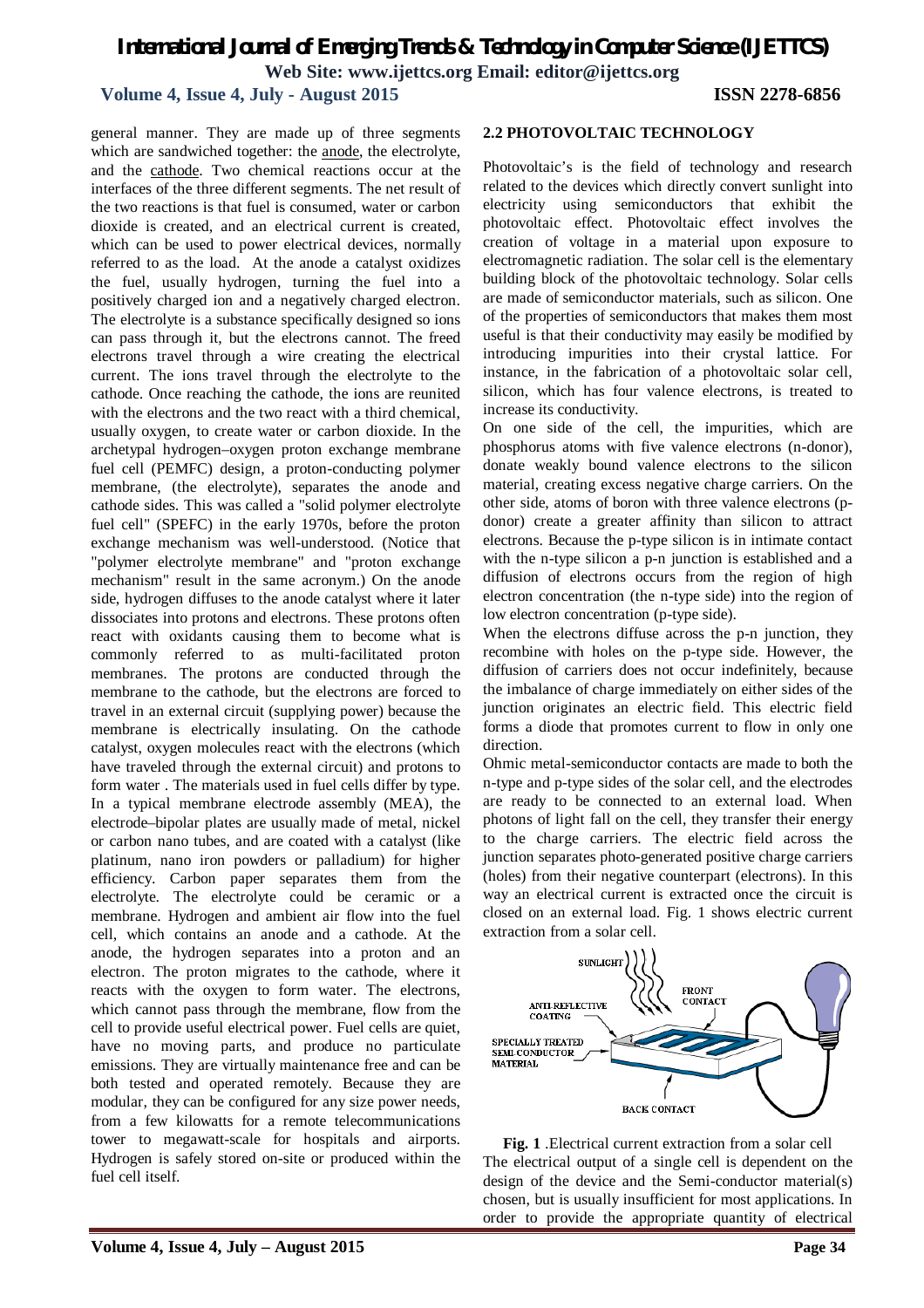## **Volume 4, Issue 4, July - August 2015 ISSN 2278-6856**

power, a number of cells must be electrically connected. There are two basic connection methods: series connection, in which the top contact of each cell is connected to the back contact of the next cell in the sequence, and parallel connection, in which all the top contacts are connected together, as are all the bottom contacts. In both cases, this results in just two electrical connection points for the group of cells. A PV array consists of a number of PV modules, mounted in the same plane and electrically connected to give the required electrical output for the application. The PV array can be of any size from a few hundred watts to hundreds of kilowatts, although the larger systems are often divided into several electrically independent sub arrays each feeding into their own power conditioning system.

The orientation of the module with respect to the direction of the Sun determines the intensity of the sunlight falling on the module surface. Two main parameters are defined to describe this. The first is the tilt angle, which is the angle between the plane of the module and the horizontal. The second parameter is the azimuth angle, which is the angle between the plane of the module and due south (or sometimes due north depending on the definition used). Correction of the direct normal irradiance to that on any surface can be determined using the cosine of the angle between the normal to the Sun and the module plane.

Fig.2 shows the percentage variation in annual insolation levels for the location of London as tilt angle is varied between 0 and 90 degrees and azimuth angle is varied between –45o (south east) and +45o (south west). The maximum insolation level is obtained for a south-facing surface at a tilt angle of about 35 degrees, as would be expected for a latitude of about 51oN. However, the insolation level varies by less than 10% with changing azimuth angle at this tilt angle. A similarly low variation is observed for south facing surfaces for a variation of  $+/-$ 30 degrees from the optimum tilt angle.



**Fig. 2** Percentage variation of annual sunlight levels as a function of tilt angle and azimuth angle

The calculations were carried out for the location of London using Meteonorm Version 3.0. The final aspect to consider when deciding on array orientation is the incorporation in the support structure. For building-

integrated applications, the system orientation is also dictated by the nature of the roof or façade in which it is to be incorporated. It may be necessary to trade off the additional output from the optimum orientation against any additional costs that might be incurred to accomplish this. The aesthetic issues must also be considered.

#### **3.HYBRID POWER SYSTEMS**

Electrical energy requirements for many remote applications are too large to allow the cost-effective use of stand-alone or autonomous PV systems. In these cases, it may prove more feasible to combine several different types of power sources to form what is known as a "hybrid" system. To date, PV has been effectively combined with other types of power generators such as wind, hydro, thermoelectric, petroleum-fueled and even hydrogen. The selection process for hybrid power source types at a given site can include a combination of many factors including site topography, seasonal availability of energy sources, cost of source implementation, cost of energy storage and delivery, total site energy requirements, etc.

- Hybrid power systems use local renewable resource to provide power.
- Village hybrid power systems can range in size from small household systems (100 Wh/day) to ones supplying a whole area (10's MWh/day).
- They combine many technologies to provide reliable power that is tailored to the local resources and community.
- Potential components include: PV, wind, microhydro, river-run hydro, biomass, batteries and conventional generators.

To realize the emerging potential of distributed generation one must take a system approach which views generation and associated loads as a subsystem or a "microgrid". During disturbances, the generation and corresponding loads can separate from the distribution system to isolate the microgrid's load from the disturbance (and thereby maintaining service) without harming the transmission grid's integrity.

The difficult task is to achieve this functionality without extensive custom engineering and still have high system reliability and generation placement flexibility. To achieve this we promote a peer-to-peer and plug-and-play model for each component of the microgrid. The peer-to-peer concept insures that there are no components, such as a master controller or central storage unit that is critical for operation of the microgrid. This implies that the microgrid can continue operating with loss of any component or generator. With one additional source  $(N+1)$  we can insure complete functionality with the loss of any source.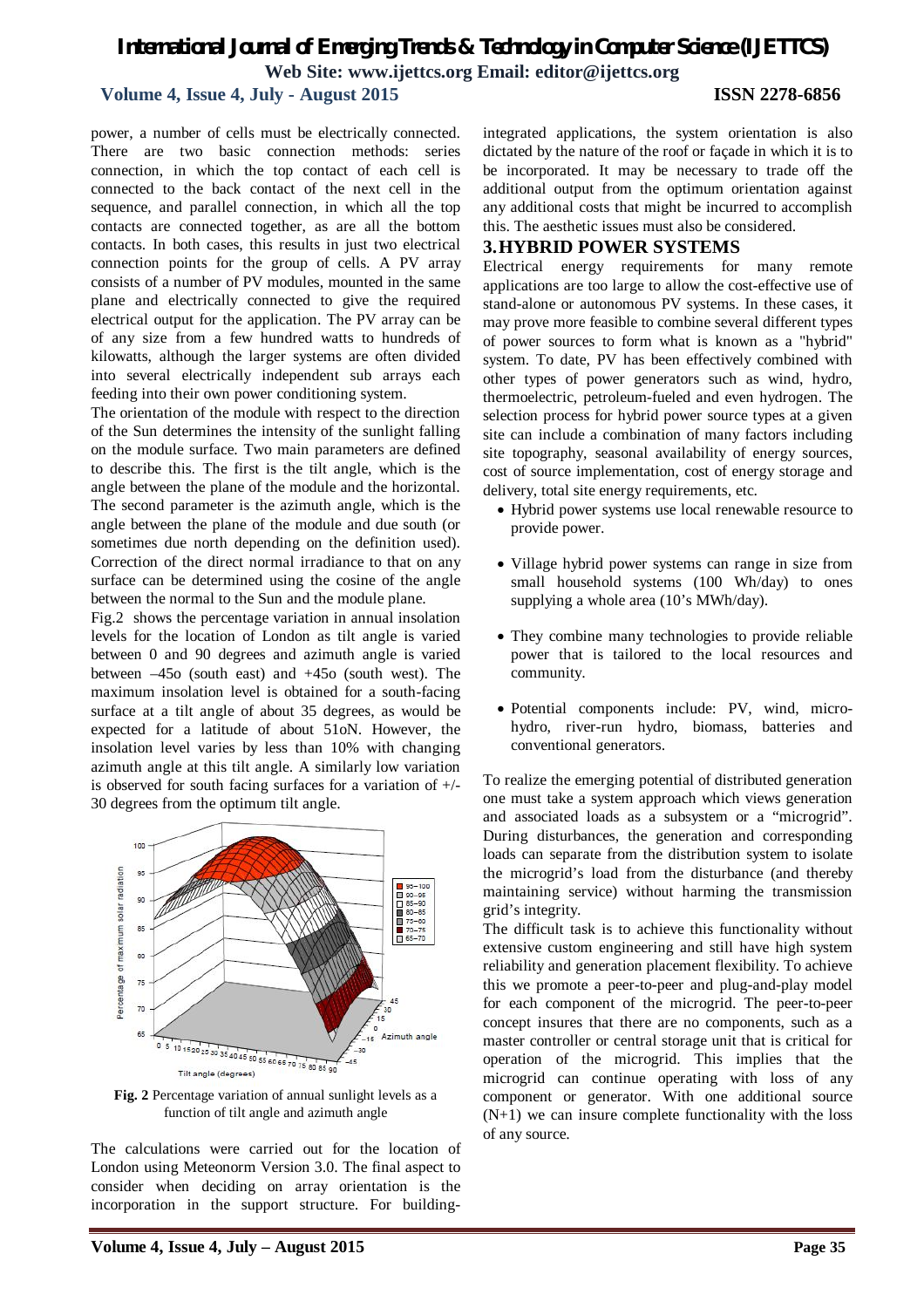**Volume 4, Issue 4, July - August 2015 ISSN 2278-6856**



#### **Fig. 3** Micro grid

It is also much easier to place small generators near the heat loads thereby allowing more effective use of waste heat. Basic Microgrid architecture is shown in figure 3.3. This consists of a group of radial feeders, which could be part of a distribution system or a building's electrical system. There is a single point of connection to the utility called point of common coupling. Some feeders, (Feeders A-C) have sensitive loads, which require local generation. The noncritical load feeders do not have any local generation. In our example this is Feeder D. Feeders A-C can island from the grid using the static switch which can separate in less than a cycle. In this example there are four micro sources at nodes 8, 11, 16 and 22, which control the operation using only local voltages and currents measurments. When there is a problem with the utility supply the static switch will open, isolating the sensitive loads from the power grid. Feeder D loads ride through the event. It is assumed that there is sufficient generation to meet the loads' demand. When the Microgrid is gridconnected power from the local generation can be directed to feeder D.

#### **4.MODELLING OF PV-FC HYBRID SYSTEM**

The system consists of a PV-FC hybrid source with the main grid connecting to loads at the PCC as shown in Fig. 1. The photovoltaic and the PEMFC are modeled as nonlinear voltage sources. These sources are connected to dc–dc converters which are coupled at the dc side of a dc/ac inverter. The dc/dc connected to the PV array works as an MPPT controller. Many MPPT algorithms have been proposed in the literature, such as incremental conductance (INC), constant voltage (CV), and perturbation and observation (P&O). The P&O method has been widely used because of its simple feedback structure and fewer measured parameters. The P&O algorithm with power feedback control is shown in Fig. 5. As PV voltage and current are determined, the power is calculated. At the maximum power point, the derivative (dP/dV)is equal to zero. The maximum power point can be achieved by changing the reference voltage by the amount of  $\Delta V_{ref}$ .

The mathematical model of PV array can be expressed as  $I = I_{ph} - I_{sat}$  {  $exp [q / AKT ( V + IR_s ) ] - 1$  } (1) Equation (1) shows that the output characteristic of a solar cell is nonlinear and vitally affected by solar radiation, temperature, and load condition. Photocurrent  $I_{ph}$  is directly proportional to solar radiation G<sub>a</sub>.

 $I_{ph}$  (G<sub>a</sub>) = I<sub>sc</sub> (G<sub>a</sub> / G<sub>as</sub>) (2)

The short-circuit current of solar cell  $I_{\rm sc}$  depends linearly on cell temperature



**Fig. 5** Grid connected PV-FC Hybrid system

Thus, I<sub>ph</sub> depends on solar irradiance and cell temperature Isat also depends on solar irradiation and cell temperature and can be mathematically expressed as follows:

 $I_{ph} ( G_a, T ) = I_{sc} ( G_a / G_{as} ) ( 1 + \Delta I_{sc} ( T - T_s ) ]$  (3) The PEMFC steady-state feature of a PEMFC source is assessed by means of a polarization curve, which shows the nonlinear relationship between the voltage and current density.

The PEMFC output voltage is as follows:

$$
V_{out} = E_{Nerst} - V_{act} - V_{ohm} - V_{conc}
$$
 (4)

Where  $E_{Nerst}$  is the "thermo dynamic potential" of Nerst, which represents the reversible (or open-circuit) voltage of the fuel cell. Activation voltage drop  $V_{act}$  is given in the Tafel equation as

$$
V_{act} = T [a + bh (I)] \tag{5}
$$

where are the constant terms in the Tafel equation (in volts per Kelvin)

The overall ohmic voltage drop 
$$
V_{ohm}
$$
 can be expressed as

 $V_{ohm} = IR_{ohm}$  (6) The ohmic resistance  $R_{Ohm}$  of PEMFC consists of the resistance of the polymer membrane and electrodes, and the resistances of the electrodes.

The concentration voltage drop 
$$
V_{\text{conc}}
$$
 is expressed as  
\n $V_{\text{conc}} = - (RT / Zf) \ln (1 - (1 / I_{\text{limit}}))$  (7)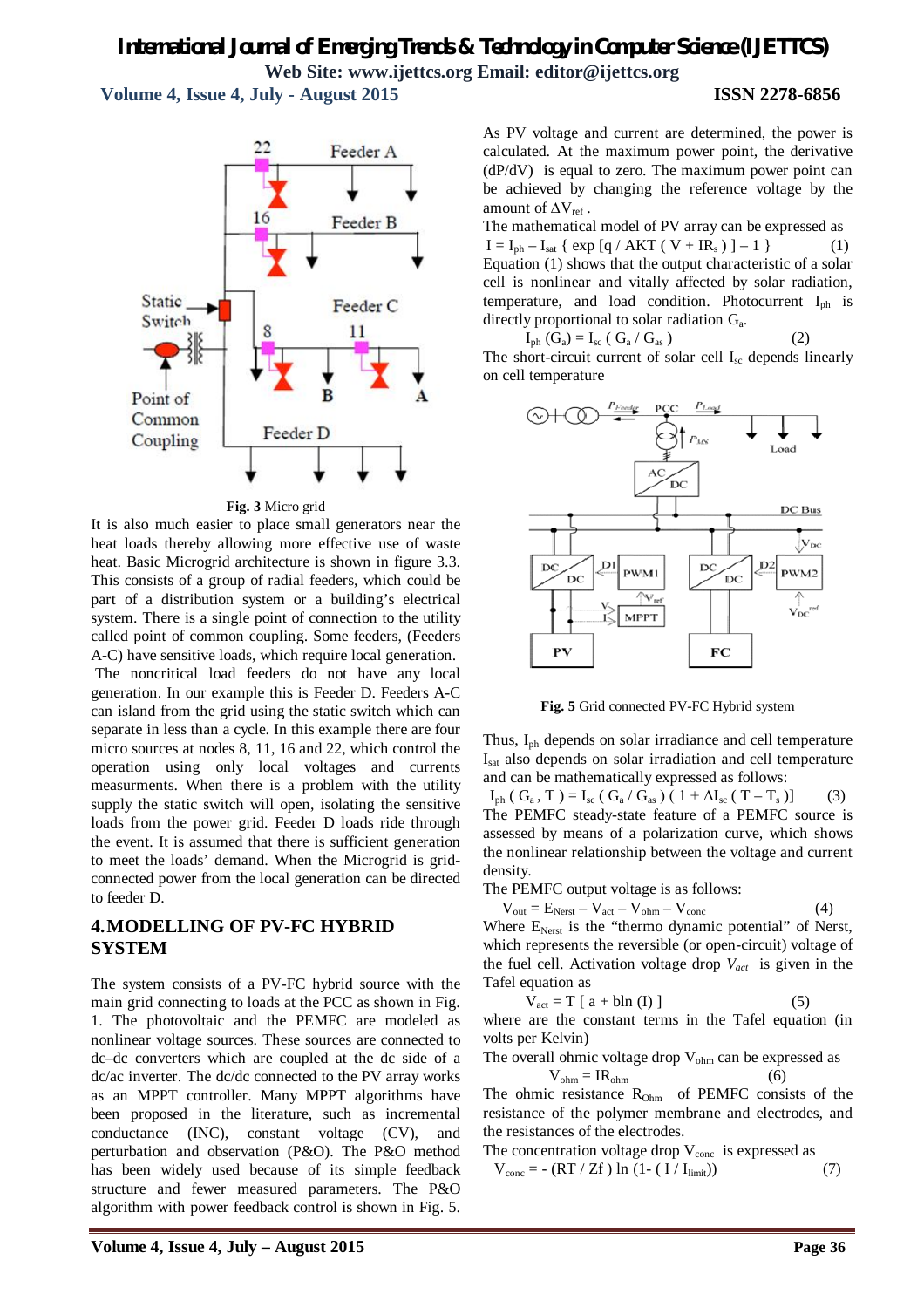#### **Volume 4, Issue 4, July - August 2015 ISSN 2278-6856**

The control modes in the microgrid include unit power control, feeder flow control, and mixed control mode. The two control modes were first proposed by Lasserter. In the UPC mode, the DGs (the hybrid source in this system) regulate the voltage magnitude at the connection point and the power that source is injecting. In this mode if a load increases anywhere in the microgrid, the extra power comes from the grid, since the hybrid source regulates to a constant power. In the FFC mode, the DGs regulate the voltage magnitude at the connection point and the power that is flowing in the feeder at connection point. With this control mode, extra load demands are picked up by the DGs, which maintain a constant load from the utility viewpoint.

In the mixed control mode, the same DG could control either its output power or the feeder flow power. In other words, the mixed control mode is a coordination of the UPC mode and the FFC mode. Both of these concepts were considered. In this paper, a coordination of the UPC mode and the FFC mode was investigated to determine when each of the two control modes was applied and to determine a reference value for each mode. Moreover, in the hybrid system, the PV and PEMFC sources have their constraints. Therefore, the reference power must be set at an appropriate value so that the constraints of these sources are satisfied.

The proposed operation strategy presented in the next section is also based on the minimization of mode change. This proposed operating strategy will be able to improve performance of the system's operation and enhance system stability.

It is well known that in the microgrid, each DG as well as the hybrid source has two control modes: 1) the UPC mode and 2) the FFC mode.

In the aforementioned subsection, a method to determine in the UPC mode is proposed. In this subsection, an operating strategy is presented to coordinate the two control modes.

The purpose of the algorithm is to decide when each control mode is applied and to determine the reference value of the feeder flow when the FFC mode is used. This operating strategy must enable the PV to work at its maximum power point, FC output, and feeder flow to satisfy their constraints. If the hybrid source works in the UPC mode, the hybrid output is regulated to a reference value and the variations in load are matched by feeder power. With the reference power proposed in Subsection A, the constraints of FC and PV are always satisfied. Therefore, only the constraint of feeder flow is considered. On the other hand, when the hybrid works in the FFC mode, the feeder flow is controlled to a reference value.

And, thus, the hybrid source will compensate for the load variations. In this case, all constraints must be considered in the operating algorithm. Based on those analyses, the operating strategy of the system is proposed as demonstrated in Fig. 4.7. The operation algorithm in Fig. 4.7 involves two areas (Area I and Area II) and the control mode depends on the load power. If load is in Area I, the UPC mode is selected. Otherwise, the FFC mode is

applied with respect to Area II. In the UPC area, the hybrid source output.

|  |  |  | <b>Table 1 System Parameters</b> |
|--|--|--|----------------------------------|
|--|--|--|----------------------------------|

| <b>Parameter</b>              | <b>Value</b> | Unit |
|-------------------------------|--------------|------|
| $\rm P_{FC}^{\overline{LOW}}$ | 0.01         | MW   |
| $P_{FC}$ UP                   | 0.07         | MW   |
| max<br>PFEEDER <sup>'</sup>   | 0.01         | MW   |
| $\Delta P_{MS}$               | 0.03         | MW   |
|                               |              |      |

In summary, in a light-load condition, the hybrid source works in UPC mode, the hybrid source regulates output power to the reference value  $P^{ref}$ <sub>MS</sub>, and the main grid compensates for load variations.  $P^{ref}{}_{MS}$  is determined by the algorithm shown in Fig. 4 and, thus, the PV always works at its maximum power point and the PEMFC always works within the high efficiency band  $P^{low}_{FC} \div$ P<sup>up</sup><sub>FC</sub>. In heavy load conditions, the control mode changes to FFC, and the variation of load will be matched by the hybrid source. In this mode, PV still works with the MPPT control, and PEMFC operates within its efficiency band until load increases to a very high point. Hence, FC only works outside the high efficiency band  $P^{up}_{FC} \div P^{max}_{FC}$ in severe conditions. With an installed power of FC and load demand satisfying (27), load shedding will not occur. Besides, to reduce the number of mode changes, must be increased and, hence, the number of mode changes is minimized when is maximized. In addition, in order for system operation to be seamless, the reference value of feeder flow must be set at P<sup>max</sup> Feeder..

The selection of L,C value in the dc-dc converter is the key issues, because inorder to implement the MPPT algorithm ,a buck boost dc/dc converter is used.

For DC-DC converter L value should satisfy

 $L > (1-D)^2R/2f$ 

For DC-DC converter C value should satisfy C>D/Rf(ΔV/V<sub>out</sub>)

### **5.RESULTS & ANALYSIS**

The overall topology is related to the controlling of hybrid system. There are two power sources namely PV and PEMFC used in the system. The power generated from these two systems is controlled and coordinated to supply the load demand by using the UPC method as shown in Fig.6. As the power of PV system depends on the irradiation value and the temperature it continuously varies. As a result, the power from PEMFC also changes and so the hybrid system power also oscillates and becomes unstable. In order to overcome these drawbacks, a hysteresis is used to control the change of hybrid power as shown in Fig.7.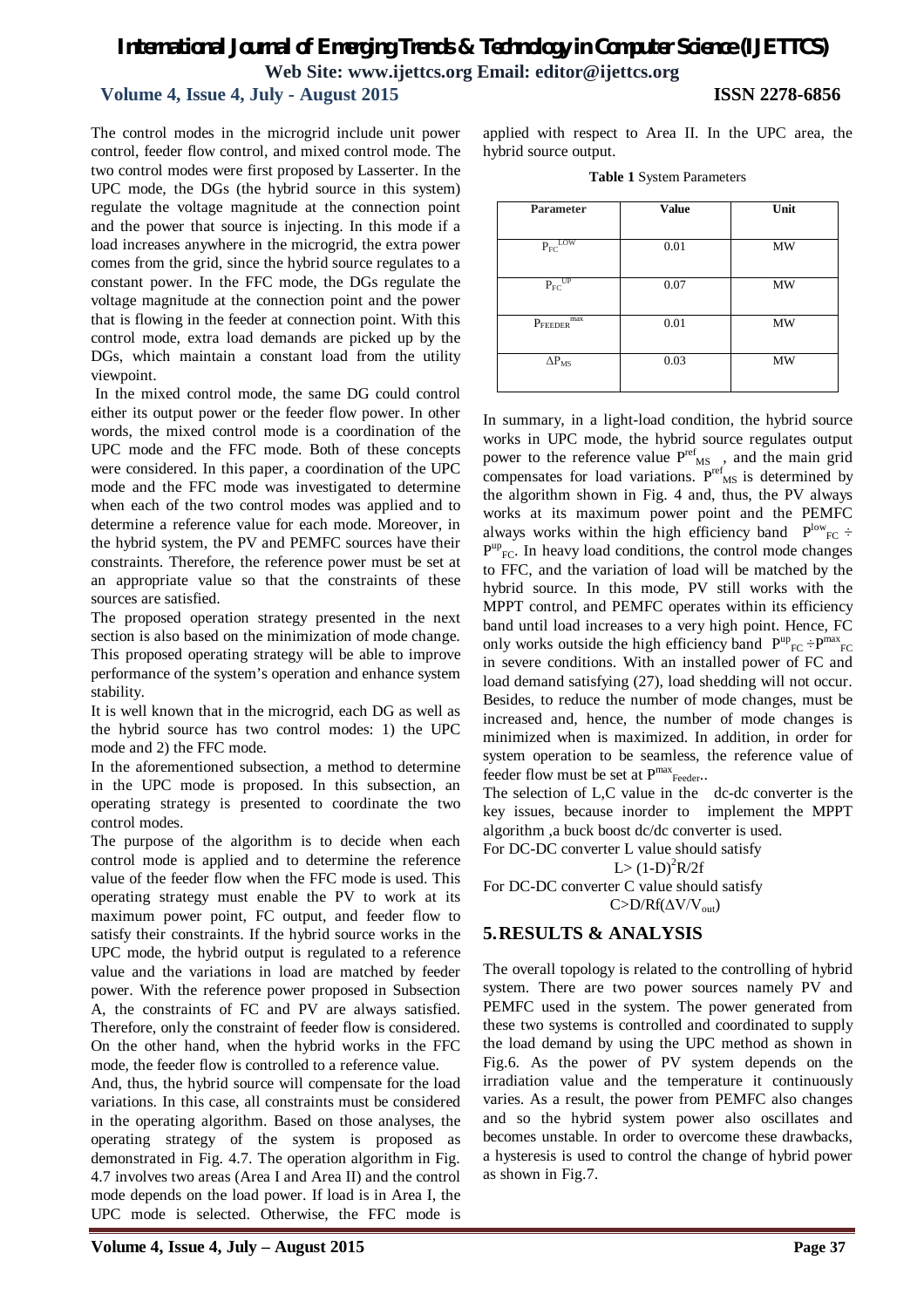### *International Journal of Emerging Trends & Technology in Computer Science (IJETTCS)* **Web Site: www.ijettcs.org Email: editor@ijettcs.org Volume 4, Issue 4, July - August 2015 ISSN 2278-6856**



**Fig. 6** Simulation diagram of Grid-connected Hybrid system with controller using SPWM



#### **Fig. 7** Simulation diagram of Grid-connected Hybrid system with controller using Hysteresis PWM

The feeder power is also connected to the grid at PCC along with the hybrid system. So, the powers from hybrid system and the feeder are to be controlled and coordinated to supply the power to the load. In this situation the controlling is done by using the FFC method as shown in the Fig. 8.



**Fig. 8** Simulation diagram of Grid and feeder connected Hybrid system with controller using SPWM

The feeder flow changes due to the change of load and the hybrid system output in order to match the load demand. As both the powers are not constant they become unstable. In order to remove the harmonics and get the stability of the system the hysteresis PWM is used as shown in Fig. 9.





Simulation circuit of PV system is shown in Fig. 10. The PV power depends on both the irradiance value and the temperature at an instant. So, an irradiance value of 400 and the temperature of  $25^{\circ}$ C is taken in this paper. The output voltage and current are converted to the signal forms by using the controlled voltage and current sources respectively. And by multiplying the voltage and the current values the output power from the PV system is obtained.



**Fig. 10** Simulation circuit of PV system

The output voltage and current from PV system are given as input values to the P&O algorithm. In this technique the voltage, current, and the power are compared with their respective values with some delay. This process continues until the power at that instant and the power with delay becomes similar and so the difference becomes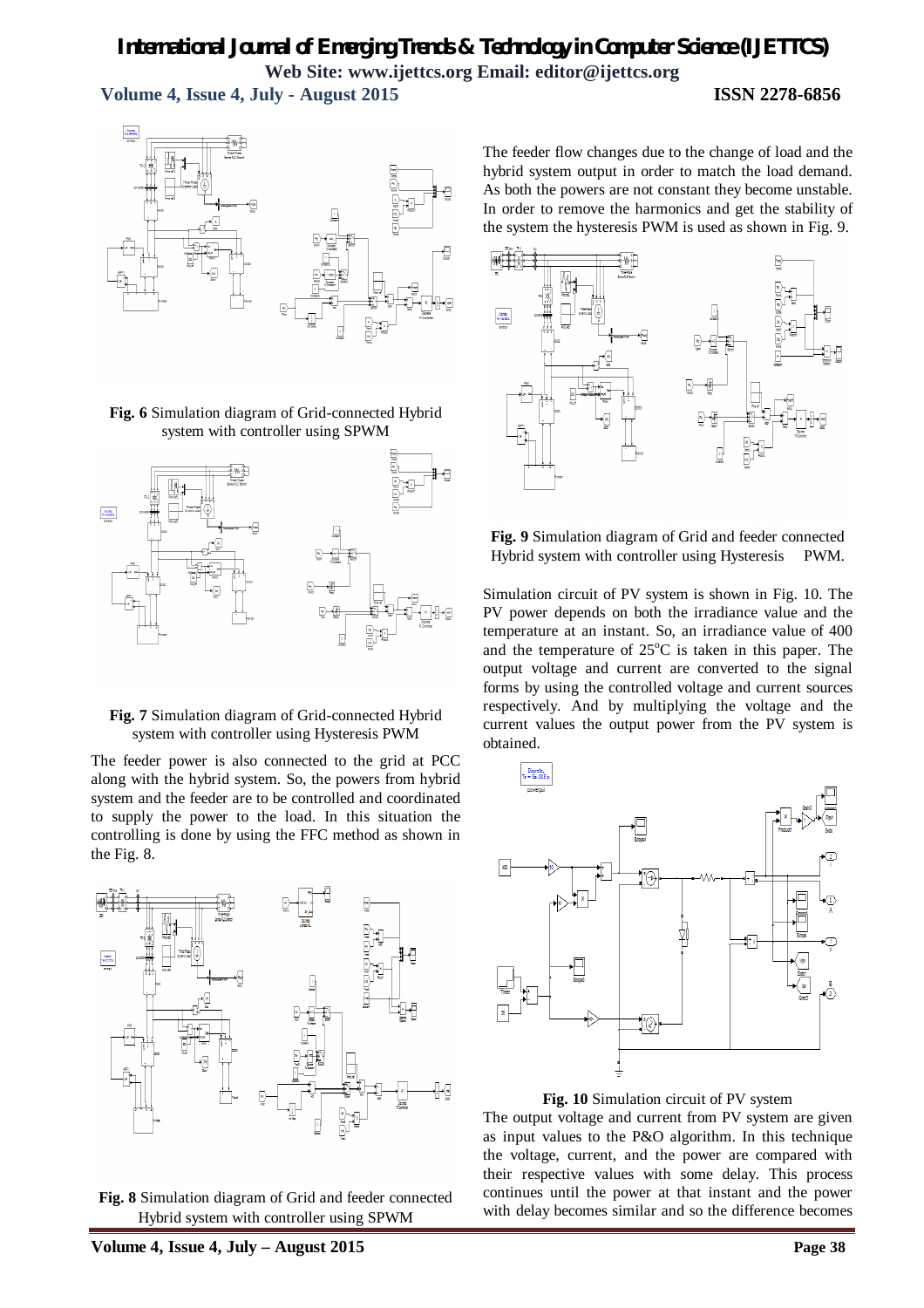### *International Journal of Emerging Trends & Technology in Computer Science (IJETTCS)* **Web Site: www.ijettcs.org Email: editor@ijettcs.org Volume 4, Issue 4, July - August 2015 ISSN 2278-6856**

zero. This means that the maximum amount of power is extracted from the system. And the voltage value at the maximum power is taken as reference value from the algorithm as shown in Fig. 11.



**Fig. 11** Simulation circuit of P&O algorithm

The output power of the PEMFC system mainly depends on the fuel flow rate. The number of cells used in this stack is 65. In order to control the output power the flow rate is regulated by using a flow rate regulator as shown in Fig. 12.



**Fig. 12** Simulation circuit of PEMFC system

The output power from PV and FC system is increased by using a DC-DC boost converter. The DC output from the converter is fed to the AC-DC inverter to get an AC output power. The ac output power is connected to the grid through a transformer as shown in Fig.13.



121.7V as shown in Fig. 14.



The standalone PV system output voltage is of above

**Fig. 14** PV system standalone output voltage

The voltage shown in the above fig. is obtained from the PV system by connecting the circuit as shown in Fig.5.5. The output current of PV system is 3.5.A which is shown



**Fig. 15** PV system standalone output current

The Fig. 16 shows the output power of standalone PV system which is equal to the product of voltage and current.



**Fig. 16** PV system standalone output power

The output voltage of standalone PEMFC system is 53.25V as shown in the Fig.17. The output current is 135A as shown in the Fig.18.



**Fig. 17** PEMFC system standalone output voltage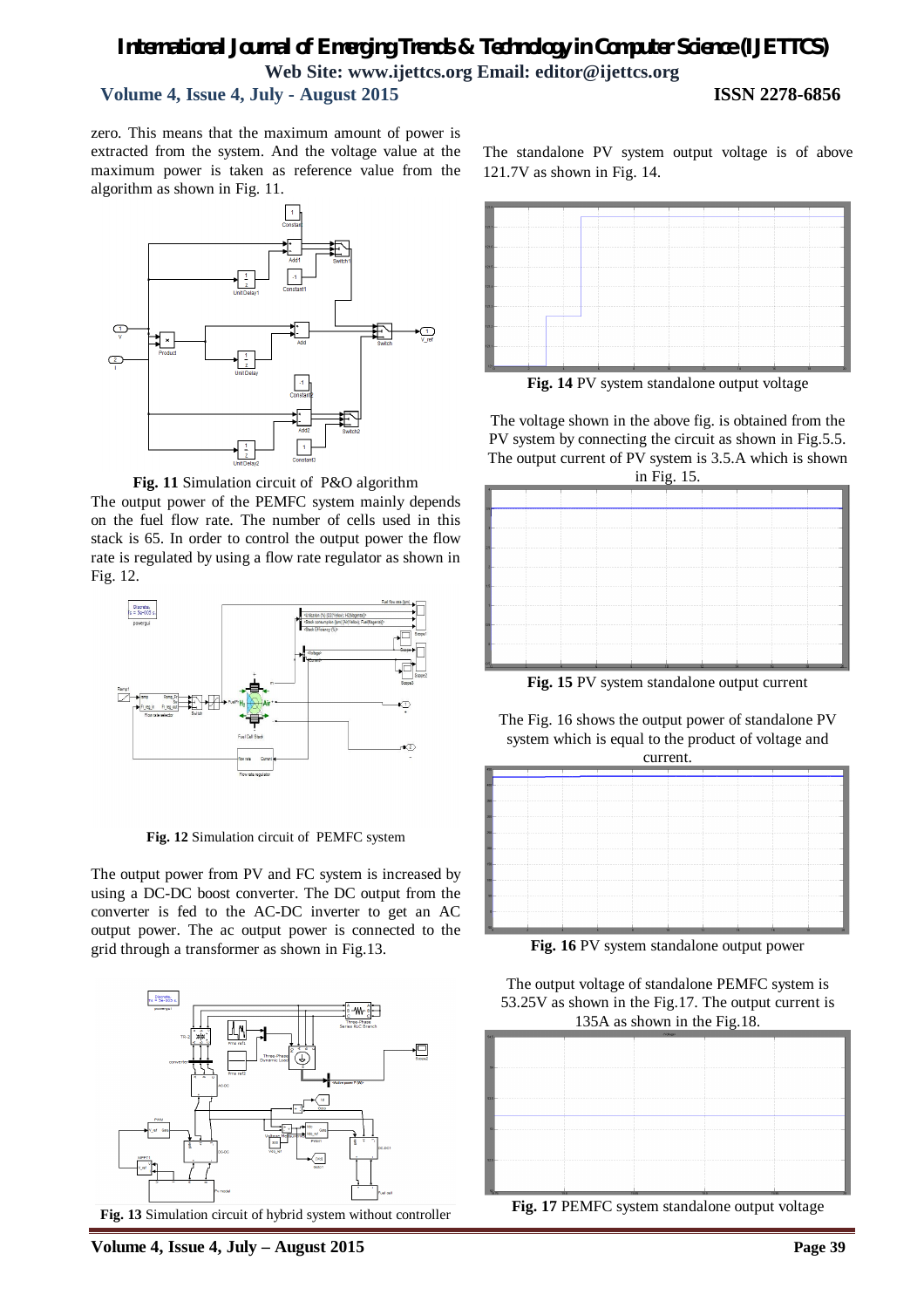# **Volume 4, Issue 4, July - August 2015 ISSN 2278-6856**



**Fig. 18** PEMFC system standalone output current

The output power from the PV-FC hybrid system without using any controller is of  $4.5 \times 10^4$  W as shown in the Fig. 19.



**Fig. 19** The hybrid system output power without controller

Based on  $P_{PV}$  and the constraints of  $P_{FC}$  shown in Table-1, the reference value of hybrid source is determined as shown in Fig. 20 & Fig. 21.



**Fig. 20** Controlled output power of hybrid system without feeder using SPWM



**Fig. 21** Controlled output power of hybrid system without feeder using Hysteresis PWM

The controlled output power of hybrid system with the feeder connection is shown in Fig. 22 and Fig. 23 by using SPWM and Hysteresis PWM respectively.



**Fig. 22** The controlled output power of hybrid system without feeder using SPWM



**Fig. 23** The controlled output power of hybrid system without feeder using Hysteresis PWM

From the results of hybrid power system it is observed that if the power of PV system changes continuously, then the FC power also changes. As a result, the reference power of hybrid system  $(P_{MS}^{ref})$  also changes. These oscillations are mainly observed in the duration of 11 to 13 sec and also in 16 to 18 sec. So, the harmonic content has to be calculated in this duration without and with the controller to make the system work in stable condition by minimizing it.



**Fig. 24** FFT analysis of hybrid power without the controller at 12sec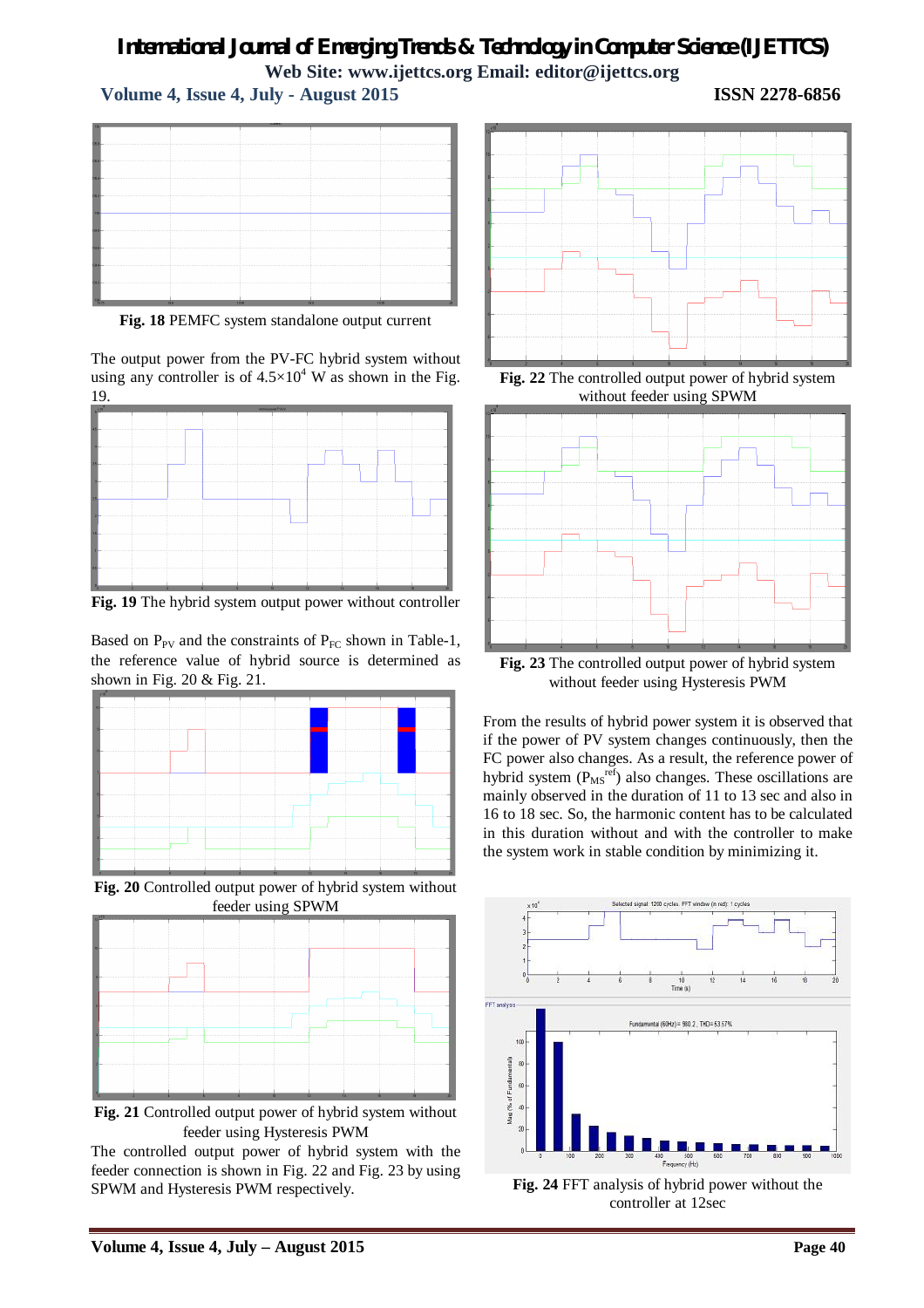**Volume 4, Issue 4, July - August 2015 ISSN 2278-6856**



**Fig. 25** FFT analysis of hybrid power without the controller at 17sec

From the above analysis it is clear that the THD content in the hybrid power without using any controller is very high at 12 sec and also at 17 sec i.e., of 53.57%. In order to minimize this value the THD analysis is done for different powers which affect the hybrid power at respective time intervals by using controllers.

**Table 2** THD Analysis Of Power Using SPWM Technique In Controller

| Power                                                         | <b>Without Feeder</b> |           | <b>With Feeder</b> |               |
|---------------------------------------------------------------|-----------------------|-----------|--------------------|---------------|
|                                                               | 12 Sec                | 17Sec     | <b>12 Sec</b>      | <b>17 Sec</b> |
| $P_{MS}$ <sup>ref</sup> (Reference power of<br>hybrid system) | 48.26%                | 47.8%     | 53.6%              | 53.5%         |
| $P_{FC}$ (fuel cell power)                                    | 53.47%                | 53.4%     | NA                 | <b>NA</b>     |
| PFEEDER (feeder power)                                        | NA                    | <b>NA</b> | 34.4%              | 34.5%         |

From the information given in Table 2 it is clear that by using SPWM technique in the controllers the harmonic content is still present. In order to overcome this problem, a hysteresis is used to control the change of  $P_{MS}^{ref}$  and the THD analysis is given in Table 3.

**Table 3** THD Analysis Of Power Using Hysteresis PWM In Controller

| Power                                                         |            | <b>Without Feeder</b> | <b>With Feeder</b> |            |
|---------------------------------------------------------------|------------|-----------------------|--------------------|------------|
|                                                               | 12         | 17Sec                 | 12<br><b>Sec</b>   | 17         |
|                                                               | <b>Sec</b> |                       |                    | <b>Sec</b> |
| $P_{MS}$ <sup>ref</sup> (Reference power of<br>hybrid system) | 0.19%      | 0.19%                 | 0.19%              | 0.19%      |
| $P_{FC}$ (fuel cell power)                                    | 0.19%      | 0.19%                 | <b>NA</b>          | NA         |
| PFEEDER (feeder power)                                        | NA         | <b>NA</b>             | 25.2%              | 6.46%      |

It is observed that usage of Hysteresis PWM technique in the controller, harmonic content is decreased to a large extent when compared with SPWM technique and the analysis is shown in Table 3. By comparing the harmonic content in the power of hybrid system with and without using the controller a large variation has been observed.

**Volume 4, Issue 4, July – August 2015 Page 41**

The harmonics are completely eliminated at the respective intervals and so, the system works in stable condition.

#### **6.CONCLUSSIONS**

This project has presented an available method to operate a hybrid grid connected system, and this project is to specify the control mode i.e. either UPC or FFC mode. The system can maximize the generated power when load is heavy and minimizes the load shedding area. When load is light, the UPC mode is selected and, when the load demand is maximum then FFC mode is selected. The change of operating mode depends on the current load demand, the PV output and the constraints of PEMFC and feeder power.

Besides, the variation of hybrid source output power is eliminated by means of hysteresis. In addition, the number of mode changes is reduced. As a consequence, the system works more stably due to the minimization of mode changes and reference value variation.

In brief, the proposed operating algorithm is a simplified and flexible method to operate a hybrid source in a gridconnected microgrid. It can improve the performance of the system's operation, the system works more stably while maximizing the PV output power.

For further research, the operating algorithm, taking the operation of the battery into account to enhance operation performance of the system, will be considered. Moreover, the application of the operating algorithm to a microgrid with multiple feeders and DGs will also be studied in detail.

#### **References**

- [1]. Loc Nguyen Khanh, Jae-JinSeo, "Power management strategies for a grid-connected PV-FC hybrid system".IEEE Trans. On power delivery,vol.25,NO.3,JULY 2010.
- [2]. Susovonsamanta , "Study of maximum power point tracking (MPPT) techniques in a solar photovoltaic array" 2010.
- [3]. Zehra Ural, "Dynamic simulation of a PEMFC system".IHEC.JULY 2007.
- [4]. SemanaScientífica L Pedroni 2004 Google Books.
- [5]. D. Das et al. , "An optimal design of a grid connected hybrid Wind Turbine Photovoltaic / fuel cell system for distributed energy production," in Proc. 32nd Annu. Conf. IECON, Nov. 6–10, 2005.
- [6]. J. Lee, "Operational Characteristic Analysis of DC Micro-grid using Detailed Model Distributed Generation" Student Member, IEEE, B. Han, Senior Member, IEEE , 2006.
- [7]. W. Xiao, W. Dunford, and A. Capel, "A novel modeling method for photovoltaic cells," in Proc. IEEE 35th Annu. Power Electronics Specialists Conf., Jun. 2004, vol. 3, pp. 1950–1956.
- [8]. A. Hajizadeh and M. A. Golkar, "Power flow control of grid-connected fuel cell distributed generation systems," J. Elect. Eng. Technol., vol. 3, no. 2, pp. 143–151, 2008.